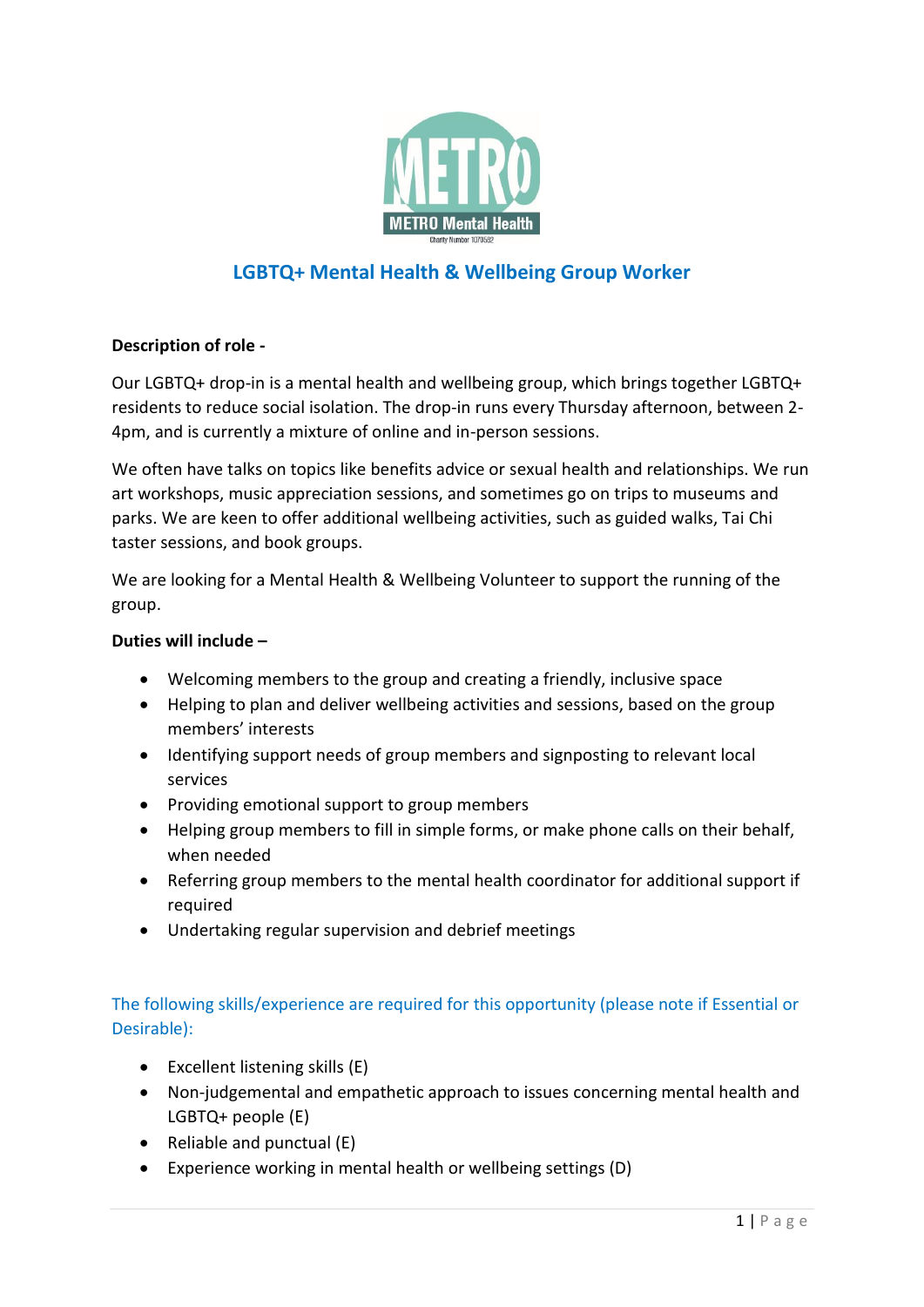- Ability to maintain professional boundaries (E)
- Commitment to principles of equality and diversity and willingness to undertake training around intersectional identities (E)
- Experience of supporting people in crisis or distress (D)

#### Time required for volunteering opportunity is –

The Drop-in runs from 2pm-4pm, every Thursday, either online or from our office in New Cross. We would expect volunteers to make a regular commitment to attend, either once a week, or once a fortnight. A one hour debrief will also take after the group sessions, making the total time commitment 3 hours.

## The areas of interest and types of activity which best fit the voluntary opportunity on offer are:

| X | Area of Interest                     | $\pmb{\mathsf{x}}$ | Type of Activity              |
|---|--------------------------------------|--------------------|-------------------------------|
|   | Animals                              |                    | Administration                |
|   | Art and culture                      | $\mathsf{x}$       | Advice work                   |
|   | Children                             |                    | Architecture & building work  |
| X | Disability                           |                    | Art                           |
|   | Disaster relief                      | X                  | Befriending                   |
|   | <b>Domestic Violence</b>             |                    | Business & management         |
|   | Drugs & addiction                    |                    | Campaigning & lobbying        |
|   | <b>Education and literacy</b>        |                    | Caring                        |
|   | Elderly                              |                    | Catering                      |
|   | Employment                           | X                  | Community work                |
|   | Environment                          |                    | Computers and technology      |
|   | Families                             |                    | Counselling                   |
| X | Gay, Lesbian, Bisexual, Trans, Queer |                    | <b>Driving</b>                |
|   | Health, hospitals, hospices          |                    | Entertainment                 |
|   | Heritage                             |                    | Finance work                  |
|   | Homeless and housing                 |                    | Fundraising                   |
|   | Human and civil rights               |                    | <b>Hostel work</b>            |
|   | International aid                    |                    | Languages                     |
|   | Legal aid and justice                |                    | Legal work                    |
| X | <b>Mental Health</b>                 |                    | Marketing PR & Media          |
|   | Mentoring                            |                    | <b>Music</b>                  |
|   | <b>Museums</b>                       |                    | Retail & charity shops        |
|   | <b>Music</b>                         |                    | Teaching and training         |
|   | Politics                             |                    | Board of trustees/ management |
|   |                                      |                    | committee                     |
|   | Prisoners & ex-offenders             |                    | Under 16 volunteering         |
| Χ | Race, ethnicity and refugees         |                    |                               |
|   | Religion                             |                    |                               |